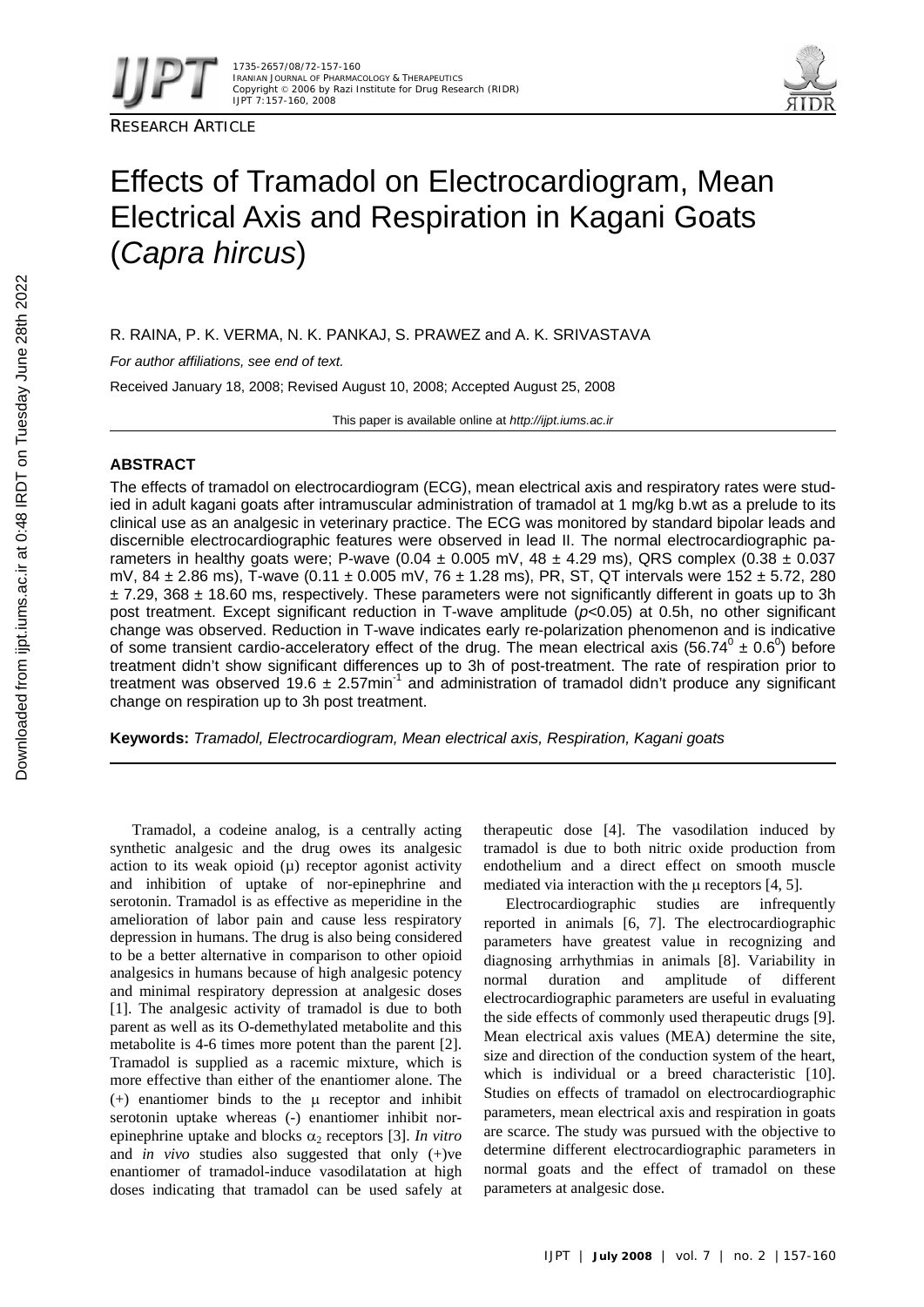

**Fig 1 a.** Electrocardiograms of Lead II of goat before (A) and after 0.5h (B) tramadol treatment, using physiograph Medicaid, Chandigah, India. Sensitivity 500µv and chart speed, 2.5 cm per second.



**Fig 1 b.** Graphical representation amplitude (mV) and duration (ms) of T-wave before and after administration of tramadol

## **MATERIALS AND METHODS**

Healthy kagani goats (*Capra hircus*) of either sex aged 2-3 years were selected for the study. The animals were housed in the animal shed of Faculty of Veterinary Sciences, at R.S. Pura, Jammu (INDIA). All animals were maintained under standard condition of feeding and management. The animals were fed green fodder and concentrates at standard rates and free access to water. The studies were conducted in the month April-June when ambient temperature varied in between 35 - 400C. During recording of electrocardiogram (ECG) goats were made to stand on wooden plane. Needle electrodes were inserted subcutaneously proximal to the olecranon on the caudal aspect of the right and left forelegs for the right and left arm wires, respectively and in the external aspect of the stifle joint of the right and left leg wires, respectively [11]. The three standard bipolar limb leads (I, II, and III) and augmented unipolar limb leads (aVR, aVL and aVF) were recorded on paper using a three channel physiograph (Medicaid, Chandigah, India). A commercial human pharmaceutical preparation of Tramadol (Cadilla Health Care, Ahmadabad, India) was administered intramuscularly at the dose rate of 1mg kg-1body wt. Recording of ECG parameters were done before and after the administration of drug. Most of the opioids like pentazocine provide effective

analgesia for (1-6 h) when they are used in a dose range of 0.4-2mg kg-1 intramuscularly [ 12]. Therefore, a dose of 1mg kg-1 body wt. was selected. The reported half life of drug in dogs is  $0.80 \pm 0.12$ h [2]. Therefore the recording of ECG parameters and respiration were done at different pre-determined time intervals up to 3h of post administration. The mean electrical axis was calculated by the method of described by Dragutin and coworkers in 1999 [13]. The results obtained were analyzed statistically using paired t-test between mean obtained before and after treatment [ 14].

#### **RESULTS AND DISCUSSION**

Present investigation employed human technique of Einthoven's triangle in ventral plane quite successfully in goats in standing position [ 15]. It was observed that various components were quite discernible in unipolar and bi-polar limb leads. Therefore, comparisons were based on lead II electrocardiogram. Table 1 depicts the recorded values during the experiments on goats on duration and amplitude of P wave, duration of the QRS complex, mean electrical axis, duration of PR and QT intervals, S-T segment and respiration before and at different predetermined time intervals post administration of tramadol.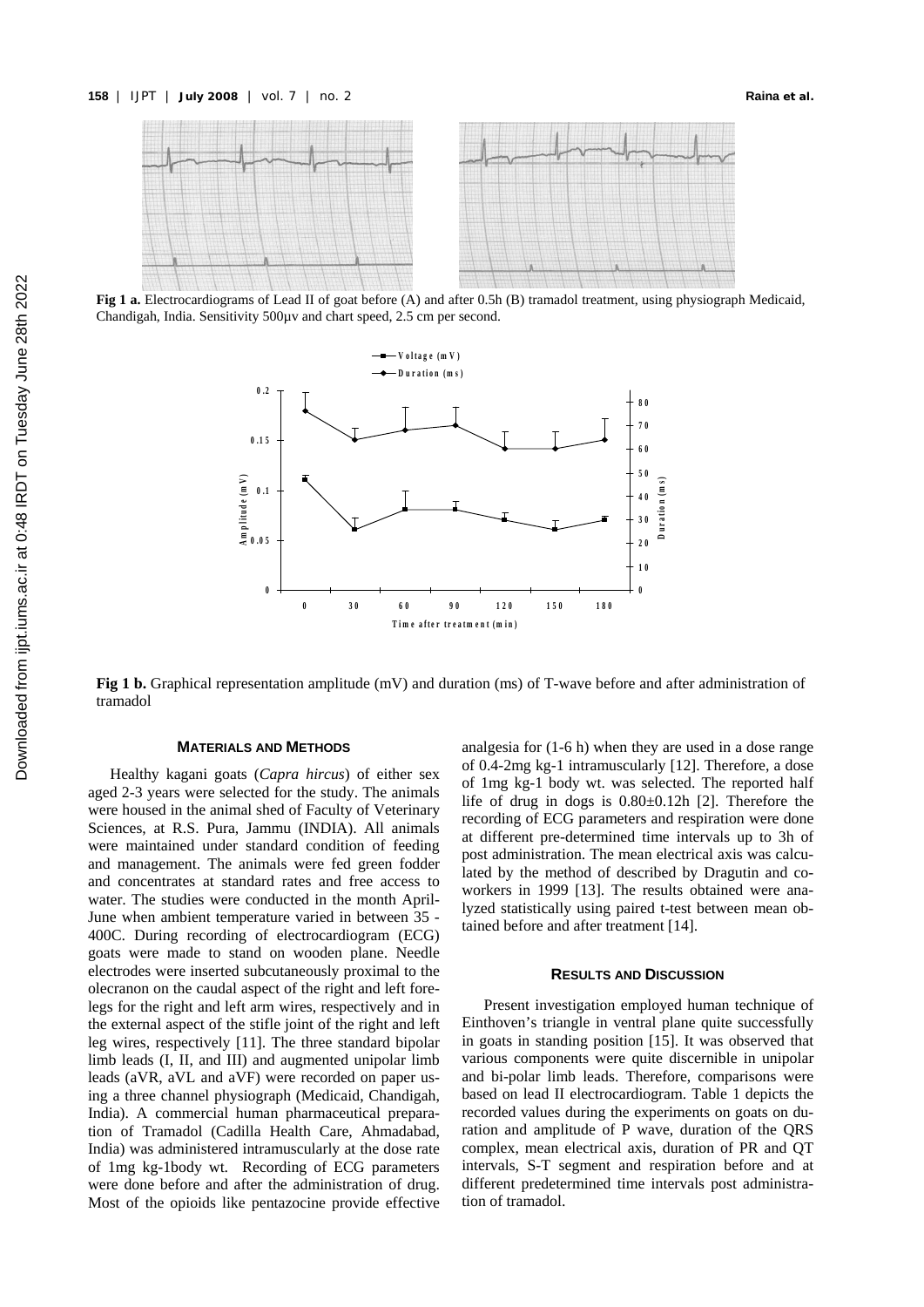### **Effects of Tramadol on Electrocardiogram** ijpt.iums.ac.ir | **159**

Table 1. Comparative electrocardiographic parameter and respiration in Kagani goat and effect of Tramadol hydrochloride @ 1mg.kg-1 intramuscular administration

| Parameter                |                  | Control          | After Treatment (min.) |                   |                   |                   |                   |                  |
|--------------------------|------------------|------------------|------------------------|-------------------|-------------------|-------------------|-------------------|------------------|
|                          |                  |                  | 30                     | 60                | 90                | 120               | 150               | 180              |
| P - wave                 | Voltage<br>(mV)  | $0.04 \pm 0.005$ | $0.06 \pm 0.007$       | $0.045 \pm 0.003$ | $0.045 \pm 0.007$ | $0.04 \pm 0.005$  | $0.04 \pm 0.005$  | $0.04 \pm 0.005$ |
|                          | Duration<br>(ms) | $48 + 4.29$      | $40 \pm 1.78$          | $44\pm 6.44$      | $40+3.57$         | $40+1.78$         | $44\pm 2.86$      | $40\pm3.57$      |
| QRS complex              | Voltage<br>(mV)  | $0.38 \pm 0.037$ | $0.40 \pm 0.047$       | $0.39 \pm 0.029$  | $0.37 \pm 0.031$  | $0.375 \pm 0.049$ | $0.37 \pm 0.0375$ | $0.37 \pm 0.044$ |
|                          | Duration<br>(ms) | $84 \pm 2.86$    | $80+1.78$              | $76 \pm 2.86$     | $88 + 5.72$       | $82 \pm 3.22$     | $82+3.22$         | $82+3.22$        |
| T - wave                 | Voltage<br>(mV)  | $0.11 \pm 0.005$ | $0.06 \pm 0.012*$      | $0.09 \pm 0.019$  | $0.08 \pm 0.008$  | $0.07 \pm 0.007$  | $0.06 \pm 0.009$  | $0.07 \pm 0.004$ |
|                          | Duration<br>(ms) | $76 \pm 7.85$    | $64 \pm 1.76$          | $68 \pm 10.0$     | $72 + 7.87$       | $60\pm7.15$       | $60+715$          | $64 \pm 8.58$    |
| PR interval (ms)         |                  | $152 + 5.72$     | $176 \pm 8.58$         | $160 \pm 7.15$    | $176 \pm 8.58$    | $168 + 5.72$      | $168 \pm 11.4$    | $192 + 5.72$     |
| ST interval (ms)         |                  | $280 \pm 7.29$   | $292 \pm 11.4$         | $280 \pm 7.15$    | $284 \pm 4.65$    | $264 \pm 8.58$    | $284 \pm 2.86$    | $272 + 5.72$     |
| QT interval (ms)         |                  | $368 \pm 18.60$  | $360 \pm 7.15$         | $360 \pm 7.15$    | $364 \pm 4.65$    | $344 \pm 8.58$    | $352 + 5.72$      | $344 \pm 8.58$   |
| Mean Electrical Axis     |                  | $56.74 \pm 3.6$  | $55.52 \pm 2.64$       | $57.1 \pm 4.6$    | $56.9 \pm 2.46$   | $57.3 + 4.4$      | $56.36 \pm 3.02$  | $56.52 \pm 4.78$ |
| Respiration $(min^{-1})$ |                  | $19.6 \pm 2.57$  | $18.6 \pm 3.57$        | $17+1.71$         | $19.8 \pm 2.28$   | $20.2 \pm 3.50$   | $20\pm3.35$       | $20+4.17$        |

Values are expressed as mean  $\pm$  S.E. of recording six adult animals

Mean treatment values are different from the mean control values at 5%  $(p<0.05)$ 

In present study prior to treatment the amplitude and duration of P-wave signifying atrial depolarization were  $0.04\pm0.005$  mV and  $48\pm4.29$  ms, respectively which is comparable with kids and lambs [5] but lesser than  $0.229\pm0.06$  mV reported for dogs [16]. The administration of tramadol didn't produce significant changes in the amplitude and duration of P-wave up to 3 h post administration.

Control values of ventricular depolarization represented by amplitude of QRS complex is 0.38±0.037 mV which is higher than the reported values of  $(0.17\pm0.086\text{mV})$  in kids but is comparable to cats  $(0.427\pm0.25\text{mV})$  [5, 17]. The higher QRS amplitude in goats in the present study indicates higher systolic pressure [17]. In the present study duration of QRS complex was  $84\pm2.86$ ms is lower than in kids  $(93\pm7)$ ms) but higher than reported values in dogs (54±0.01ms), cats  $(32\pm0.007\text{ms})$  and llamas  $(50.0\pm8.00\text{ms})$  [16,17,18]. Administration of tramadol didn't effect duration and amplitude of QRS complex. Tilley, 1985 has suggested that longer QRS complex duration to be a resultant of a heart block or enlargement of either of ventricle or both ventricles.

Significant reduction in T-wave amplitude  $(0.06\pm0.009\text{mV})$  at 0.5h post administration was observed as compared to control  $(0.11 \pm 0.005 \text{mV})$  and representative recording is shown in fig.1a and b. However, no such significant reduction in duration of Twave was observed. The decrease prominence T-wave indicate re-polarization phenomenon of the ventricles particularly basal part is rather rapid and the next cardiac cycle begins quickly thereby indicative of cardio accelerator effect of tramadol. The control duration of ST and QT intervals are higher than the reported values of kids 220±12ms, 313±13ms, but comparable with llamas  $230\pm46$ ,  $360\pm60$ ms respectively [7, 18]. However no significant change was observed in these intervals up to 3h of post treatment compared to pretreatment values. Determination of electrical axis of heart is an important aid for understanding deviation of impulse conduction in the heart and can help in diagnosis of pathological conditions of heart. In the present study tramadol didn't significantly affect the mean electrical axis values  $(56.74^{\circ} \pm 0.6^{\circ})$  in goats. The respiration rates reported for goats are in the range of  $12-25$  min<sup>-1</sup> [19] and tramadol didn't affect significantly respiration rates  $(19.6\pm2.57 \text{ min}^{-1})$ . Conversely opiate substitutes like, pentazocine causes significant reduction in respiration in kids [ 7]. Finding also suggested that tramadol also provides a cardio-protective effect against myocardial ischemia-reperfusion in isolated rat heart [20].

From the results it can be concluded that at the dose rate 1mg kg-1 in goats, tramadol is a safe analgesic due to its mild and transient effect on ECG events without effecting respiration.

#### **REFERENCES**

- 1. Zahedi, H. Comparison of tremadol and pethidine for postanesthetic shivering in elective cataract surgery, *Journal Research of Medical Science,* 2004; 5, 37-41.
- 2. Raimundo, J.M., Sudo, R.T., Pontes, L.B., Antunes, F., Trachez, M.M., Zapata-Sudo. G. *In vitro* and *in vivo* vasodilator activity of racemic tramadol and its enantiomers in Wistar rats. *European Journal of Pharmacology*, 2006; 530, 117-123.
- 3. Kaya, T., Gursoy, S., Karadas, B., Sarac, B., Fafali, H., Soydan, A.S. High-concentration tramadol-induced vasodilation in rabbit aorta is mediated by both endothelium-dependent and independent mechanisms. *Acta Pharmacol Sin,* 2003; 24, 385- 389.
- 4. Kukanich, B., Papich, M.G. Pharmacokinetics of tramadol and the metabolite O- desmethyltramadol in dogs, *Journal Veterinary Pharmacology Therapeutics*, 2004; 27 239-246.
- 5. Grond, S., Meuser, T., Uragg, H., Stahlberg H.J., Lehmann, K.A. Serum concentration of tramadol enantiomers during pa-